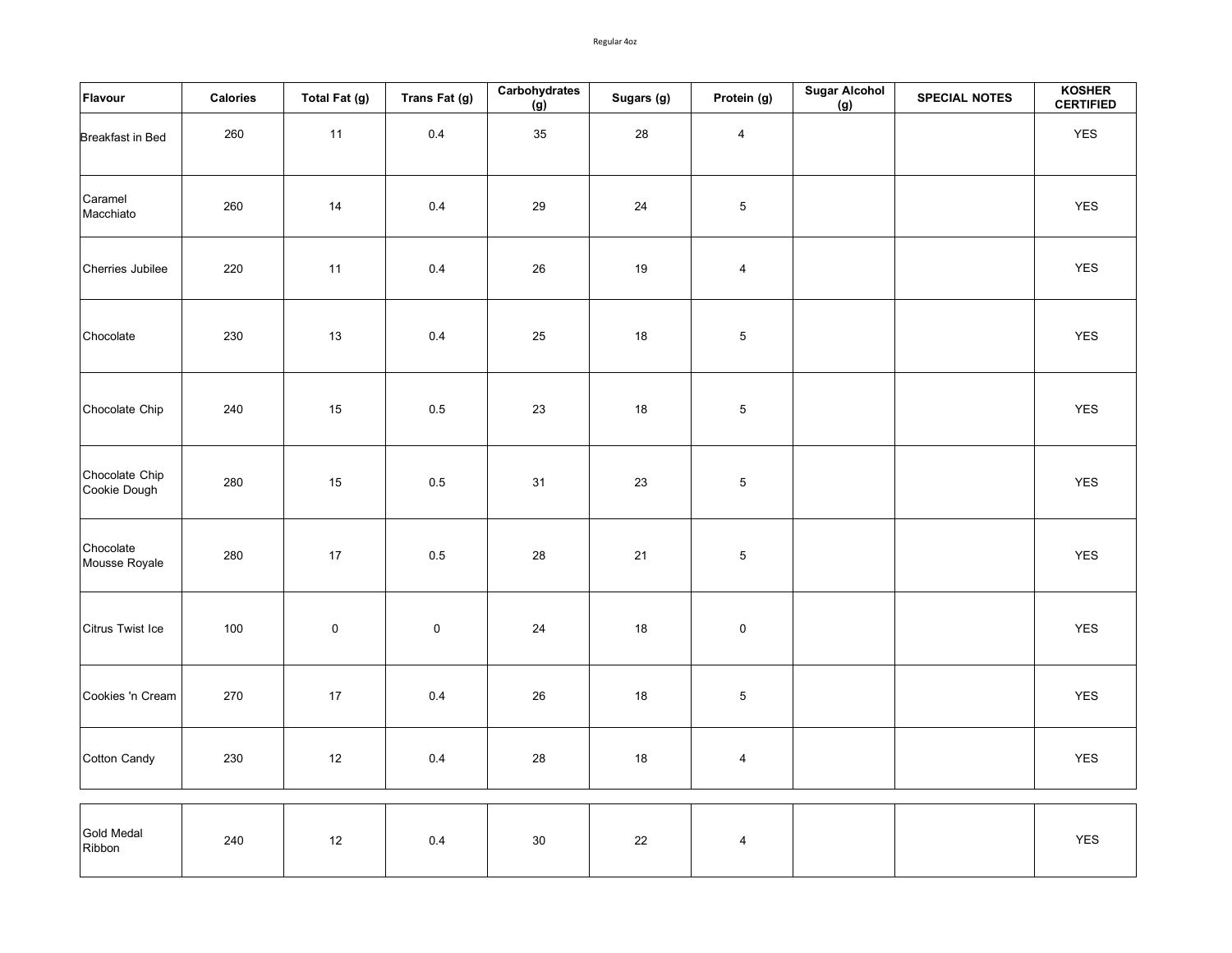| Grilled Peaches 'N<br>Cream              | 250 | 10 | 0.4       | 34 | 29 | $\overline{4}$ |                                                                                                                       | <b>YES</b> |
|------------------------------------------|-----|----|-----------|----|----|----------------|-----------------------------------------------------------------------------------------------------------------------|------------|
| Icing on the Cake                        | 320 | 18 | 0.4       | 35 | 28 | 4              |                                                                                                                       | <b>YES</b> |
| <b>Irish Cream</b><br>Crunch             | 320 | 16 | $\pmb{0}$ | 40 | 29 | $\overline{4}$ | CONTAINS LESS THAN<br>0.5% ALCOHOL BY<br>VOLUME                                                                       | <b>YES</b> |
| Jamoca® Almond<br>Fudge                  | 260 | 15 | 0.4       | 28 | 20 | 5              |                                                                                                                       | <b>YES</b> |
| Love Potion #31                          | 260 | 14 | 0.4       | 29 | 24 | $\overline{4}$ |                                                                                                                       | <b>YES</b> |
| Made with<br>Snickers <sup>®</sup> Bars  | 290 | 14 | 0.4       | 36 | 29 | $\,$ 5 $\,$    |                                                                                                                       | <b>YES</b> |
| Mango Mania                              | 210 | 10 | 0.4       | 26 | 22 | $\overline{4}$ |                                                                                                                       | YES        |
| Mango Tango                              | 230 | 10 | 0.4       | 29 | 24 | 4              |                                                                                                                       | YES        |
| Maple Walnut                             | 250 | 17 | 0.4       | 22 | 18 | 5              |                                                                                                                       | <b>NO</b>  |
| Maui Brownie<br>Madness Frozen<br>Yogurt | 230 | 11 | 0.2       | 30 | 22 | 6              | *Contains Live Yogurt<br>Cultures (streptococcus<br>Thermophilus,<br>Lactobacillus delbrueckii<br>subsp. Bulgaricus). | YES        |
| Mint Chocolate<br>Chip                   | 240 | 15 | 0.5       | 23 | 18 | 5              |                                                                                                                       | <b>YES</b> |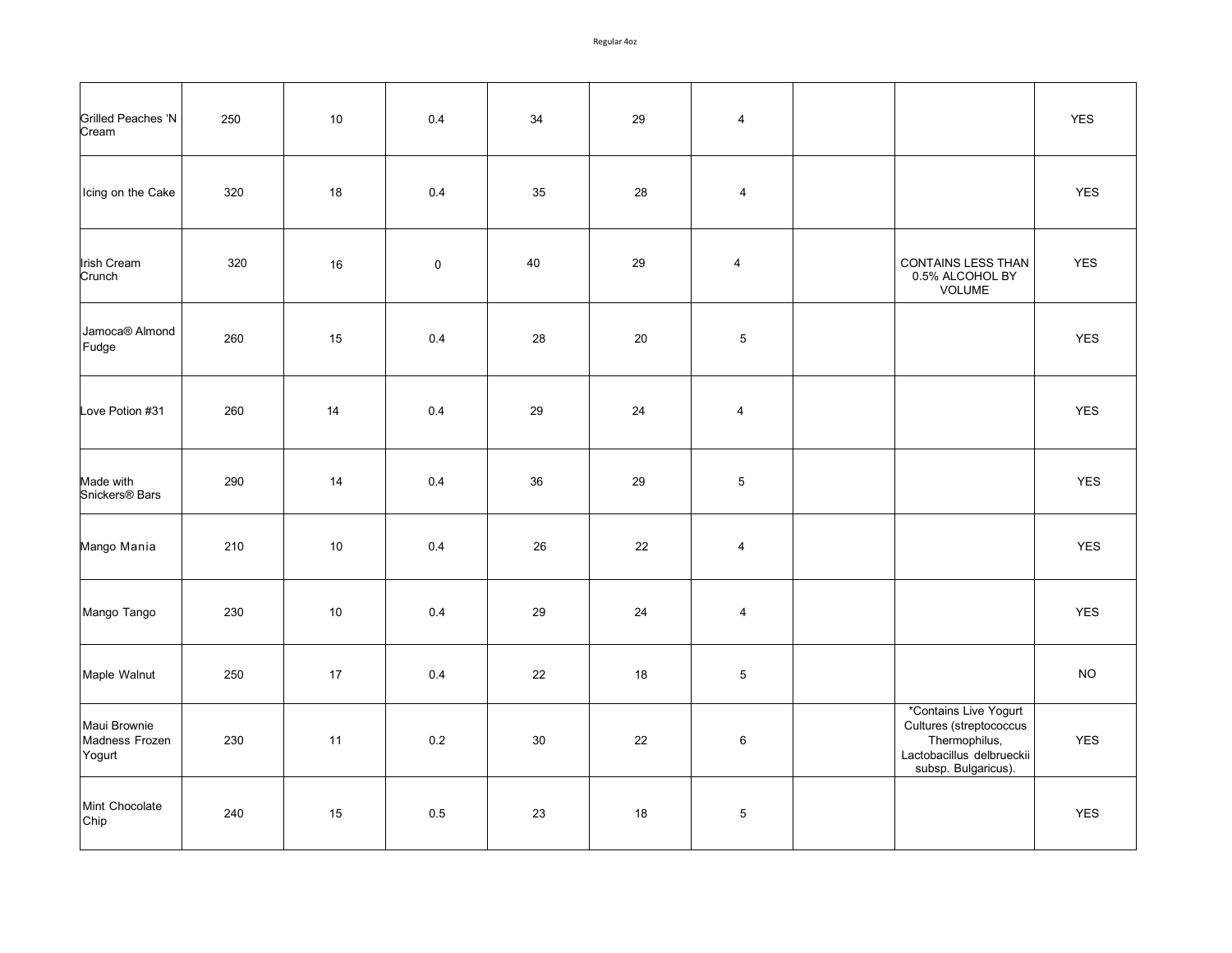| NF Vanilla Frozen<br>Yogurt                 | 130 | 0.4 | $\mathbf 0$ | 25 | 20             | 6              |    | *Contains Live Yogurt<br>Cultures (streptococcus<br>Thermophilus,<br>Lactobacillus delbrueckii<br>subsp. Bulgaricus). | <b>YES</b> |
|---------------------------------------------|-----|-----|-------------|----|----------------|----------------|----|-----------------------------------------------------------------------------------------------------------------------|------------|
| Non-Dairy Mint<br>Chocochunk                | 270 | 14  | $\mathbf 0$ | 38 | 28             | $\mathbf{1}$   |    |                                                                                                                       | <b>YES</b> |
| Non-Dairy Salted<br>Fudge Bar               | 250 | 11  | 0.4         | 41 | $27\,$         | $\mathbf{1}$   |    |                                                                                                                       | <b>YES</b> |
| <b>NSA Caramel</b><br><b>Turtle Truffle</b> | 200 | 8   | $0.2\,$     | 38 | $\overline{7}$ | 5              | 24 | <b>WARNING: Sensitive</b><br>individuals may<br>experience a laxative<br>effect from excessive<br>consumption of this | <b>YES</b> |
| <b>NSA Pineapple</b><br>Coconut             | 160 | 6   | 0.2         | 30 | 8              | $\,$ 5 $\,$    | 14 | <b>WARNING: Sensitive</b><br>individuals may<br>experience a laxative<br>effect from excessive<br>consumption of this | <b>YES</b> |
| Nutty Coconut Ice<br>Cream                  | 300 | 19  | 0.4         | 28 | 21             | $\,6\,$        |    |                                                                                                                       | <b>YES</b> |
| Peanut Butter 'n<br>Chocolate               | 290 | 20  | 0.4         | 24 | 17             | $\overline{7}$ |    |                                                                                                                       | <b>YES</b> |
| Pistachio Almond                            | 270 | 18  | 0.4         | 21 | 15             | $\overline{7}$ |    |                                                                                                                       | <b>YES</b> |
| Pralines 'n Cream                           | 270 | 14  | 0.4         | 32 | 26             | 4              |    |                                                                                                                       | <b>YES</b> |